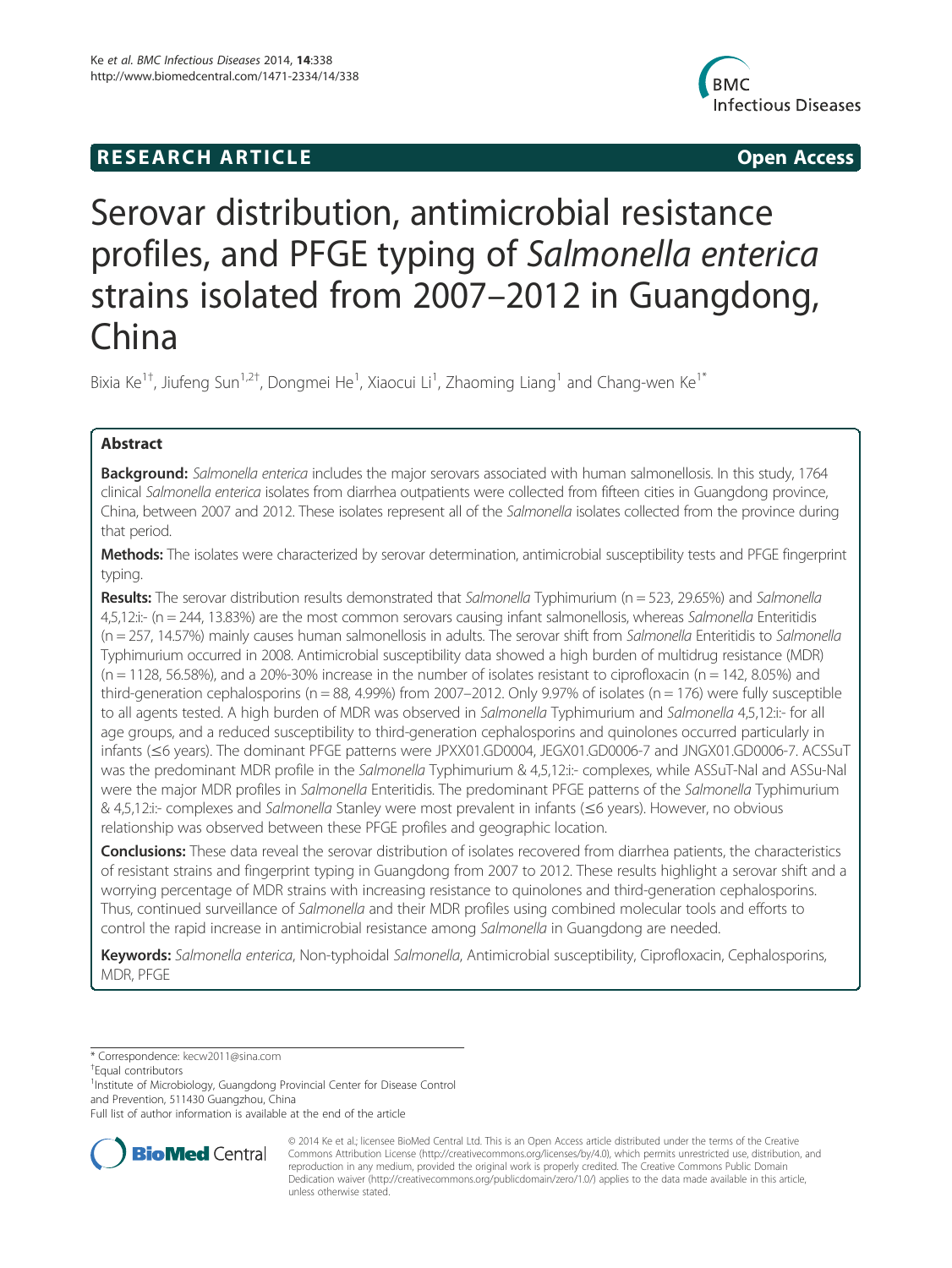# Background

The genus Salmonella currently includes two species, Salmonella enterica and Salmonella bongori. Salmonella enterica is further divided into subspecies I (enterica), II (salamae), IIIa (arizonae), IIIb (diarizonae), IV (houtenae), and VI (indica). Serotyping is the traditional method for the subtyping and the differentiation of Salmonella isolates based on the Kauffmann–White scheme. Over 2500 Salmonella serotypes are currently known [1]. Salmonella enterica, the etiological agent of salmonellosis, is recognized as an endemic food-borne pathogen that causes a heavy global socioeconomic burden [2-4]. Salmonella enterica infections result in diverse clinical manifestations. Typhoid fever, caused by Salmonella Typhi and Salmonella Paratyphi, is a bacteremic illness which occurs in strong, healthy hosts in addition to immunocompromised hosts and infants and is essentially dependent on the bacterial inoculum/infectious dose [5]. Non-typhoidal Salmonella (NTS) serovars (e.g., Salmonella Enteritidis, Salmonella Typhimurium and Salmonella 4,5,12:i:-) normally cause self-limiting diarrhea or gastroenteritis, which results in a significant disease burden, with an estimated 2.8 million cases of diarrhea and 93.8 million cases of gastroenteritis, worldwide, and 155,000 deaths each year [6]. The host range of NTS serovars is broad, including poultry and cattle. Infection caused by NTS is commonly due to contamination in the food chain and food poisoning in developing countries. Occasionally, NTS serovars cause secondary bacteremia, while in immunocompromised patients in sub-Saharan Africa, they cause high rates of bacteremia in children below 5 years old as well as those with HIV infection [5,6].

Typhoid Salmonella caused 216,000 deaths globally in 2010 [2], whereas most cases of invasive, non-typhoid salmonellosis occur occasionally and are due to either Salmonella Typhimurium or Salmonella Enteritidis [7]. The resistance of NTS to ampicillin, chloramphenicol and sulphamethoxazole is usually high in Africa and the USA [8,9]. The treatment of NTS, therefore, increasingly relies on fluoroquinolones or third-generation cephalosporins; however, these treatment options are threatened by reduced bacterial susceptibility to fluoroquinolones and extended-spectrum beta-lactam antibiotics, respectively [9,10]. In Hong Kong, China, the rate of infections by NTS has been increasing since 1989, and the most common Salmonella serovar is Enteritidis [11]. The antimicrobial susceptibilities of 275 Salmonella Enteritidis strains isolated from 1986 to 1996 show that over 99% of the isolates are susceptible to 17 of the 19 antimicrobial agents tested [12]. From 2005 to 2010, Salmonella Enteritidis was the predominant serovar in Hong Kong; in that time, the strains that were not susceptible to ciprofloxacin increased significantly, from 39.3% to 63%, and the percentage of multidrug resistant (MDR) strains increased

from 17.8% to 36.2% [13]. In an inland province, Henan, the two most common serovars among the isolates collected during 2006 and 2007 were Salmonella Typhimurium (27%) and Salmonella Enteritidis (17%) [14]. Our previous study on Salmonella infection in diarrhea patients in Guangdong province showed that Salmonella Typhimurium and Enteritidis were the most common serovars. Eighty percent of the 229 isolates were susceptible to cephalosporins and quinolones, while 59.3% of them were multidrug resistant strains [15-18]. However, these studies did not provide sufficient information concerning prevalence, serovar distribution, and antimicrobial susceptibility in Guangdong province. Reduced quinolone- and third-generation cephalosporin- susceptibility in NTS is also poorly documented [10,19].

The current study describes serovar profiles and potential profile shifts, characterizes MDR isolates with a special focus on susceptibility to quinolones and third-generation cephalosporins and reveals associations between MDR profiles and PFGE fingerprint pattern.

# Methods

#### Ethics statement

Ethical approval was granted by the Ethical Committee of the Guangdong Provincial Center for Disease Control and Prevention. The present study complies with the World Health Organization and international guidelines on global surveillance [20]. The data have been reviewed and analyzed anonymously.

#### Sampling, bacterial culture and identification

According to the Global Salmonella Surveillance program, all the cities in Guangdong Province were included in this system (Figure 1), while 15 of 21 cities submitted the samples to our center for Salmonella surveillance. The recruitment of patients followed specific guidelines. Patients who had two of the following three symptoms were chosen for the study: 1) diarrhea more than three times within 24 hours, with watery stools; 2) fever > 38°C, headache, chills, malaise; 3) diarrhea with vomiting, abdominal pain, and watery stools. Stool samples were collected from clinical diarrhea outpatients of hospitals in fifteen cities from 2007 to 2012 (Figure 1). All of the samples (42,889) were cultured in local hospitals using solid broth agar media (Huankai, Guangzhou, China) for the initial evaluation of Salmonella growth, and then suspicious colonies were picked into vials containing semi-solid Rappaport Vassiliadis Medium (OXOID, France), and shipped to Guangdong Provincial Center for Disease Control and Prevention (Guangzhou, China) at room temperature, where they were incubated daily and checked for growth. The cultures that grew were Gram stained, subcultured and identified at the species level by standard biochemical methods, including the characteristic growth on Kligler Iron Agar (Huankai, Guangzhou, China), tests for urease, oxidase, b-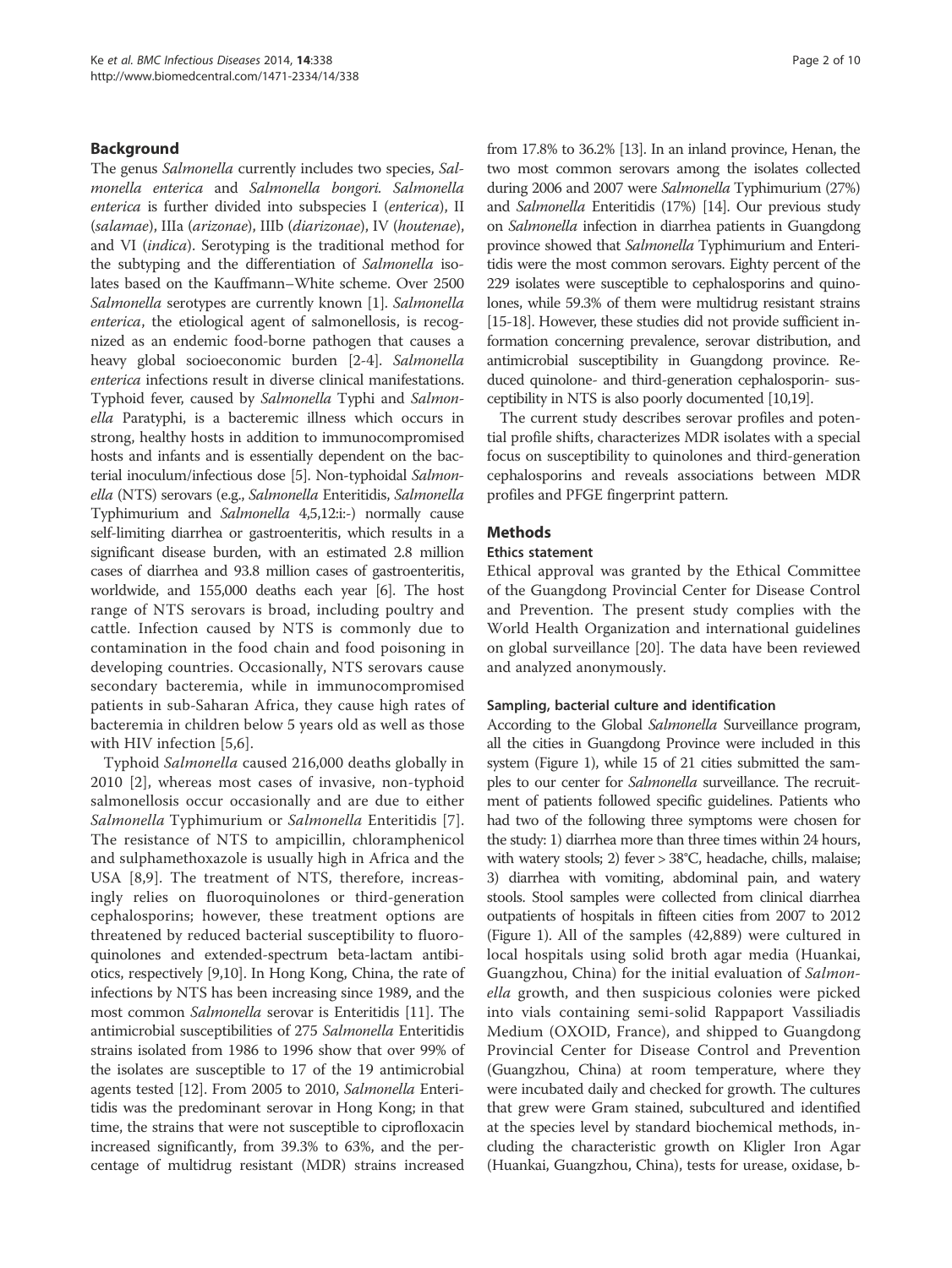

galactosidase and indole production, and positive tests for lysine decarboxylase (the technician training course was first launched on Apr, 2007, and updated on Sep, 2009). In total, 1764 stool samples showed positive results for Salmonella growth. The serovar of the Salmonella isolates was confirmed by slide agglutination with commercial monospecific anti-sera (Sifin, Berlin, Germany), following the White-Kauffmann-Le Minor scheme [21]. The outbreak isolates were collected separately, and all the strains collected as described above were considered epidemiologically unrelated. Age, gender and geographic origin were recorded as part of the standard information present on the laboratory request forms.

#### Antimicrobial susceptibility

The antimicrobial susceptibility test was performed according to the guidelines of the Clinical and Laboratory Standards Institute (CLSI) [22]. The agar diffusion assays were performed on Muller-Hinton agar with disks containing seven classes of antimicrobial agents (aminoglycoside, cephalosporin, penicillin, quinolone, tetracycline, amphenicol, and sulfonamide). The specific antimicrobials used were: streptomycin 10 μg (S), gentamicin 10 μg (G), ceftazidime 30 μg (Caz), cefotaxime 30 μg (Ctx), cefepime 30 μg (Fep), ampicillin 10 μg (A), nalidixic acid 30 μg (Nal), ciprofloxacin 5 μg (Cp), tetracycline 30 μg (T), chloramphenicol 30 μg (C), sulfamethoxazole 300 μg (Su), and trimethoprim 5 μg (Tm). The results were interpreted as resistant, intermediate or susceptible, according to the CLSI guidelines [22]. *Escherichia coli* ATCC25922 was used as quality control organism. MDR was identified as resistance to more than three classes of antimicrobials. The antimicrobial resistance pattern and the sources of the strains are shown in Additional file 1: Table S1.

#### Pulsed field gel electrophoresis

The pulsed field gel electrophoresis (PFGE) results were taken from the routine surveillance data in our lab. PFGE was performed according to the PulseNet protocol for Salmonella [23], using XbaI as restriction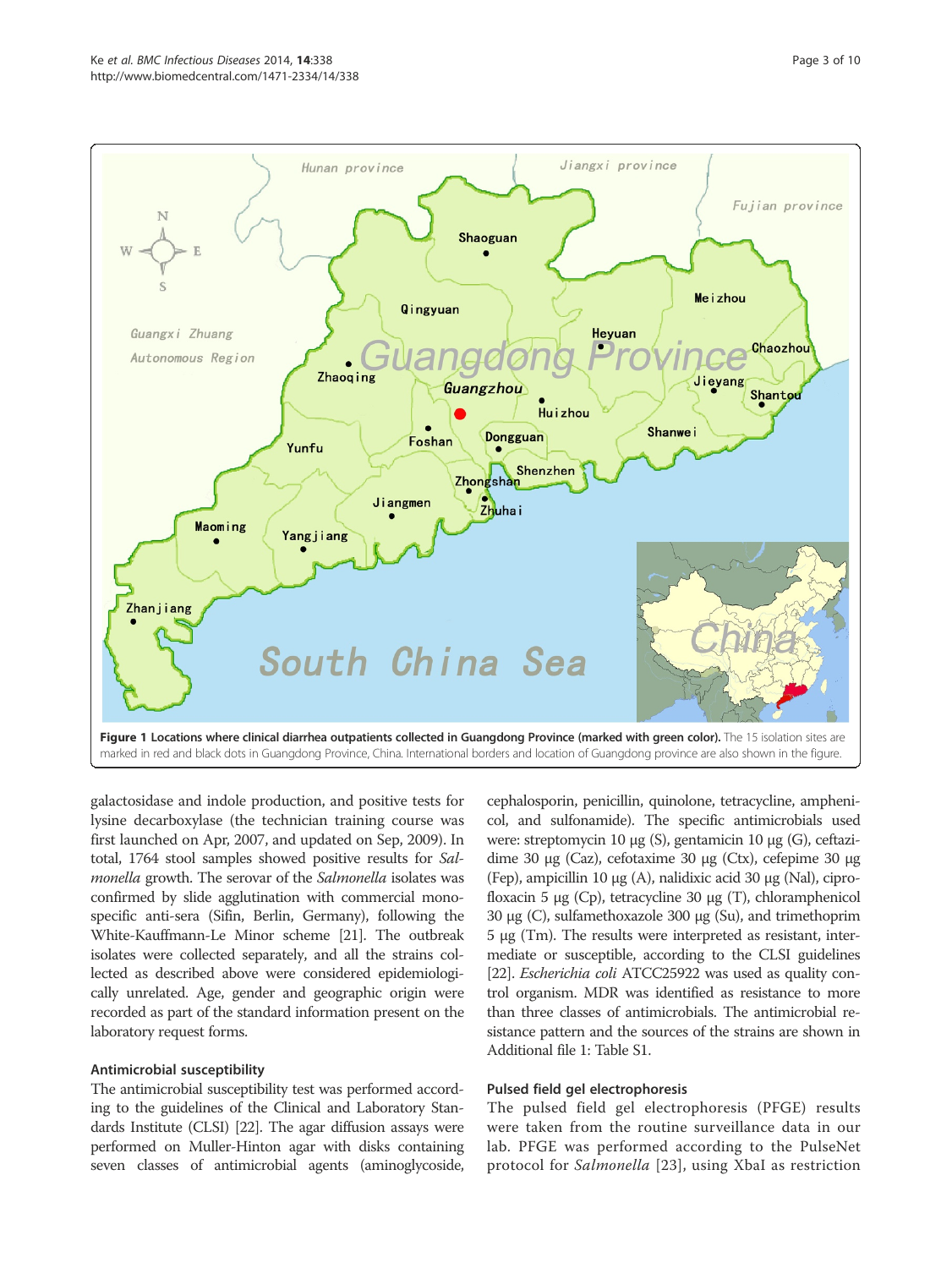enzyme (New England Biolabs, Leusden, The Netherlands). The cluster analysis was performed with Bionumerics 5.1 (Applied Maths NV, Sint-Martens-Latem, Belgium) using the Dice similarity coefficient and UPMGA (unweighted pair group method using average linkages) dendrogram type (optimization 0.50%, position tolerance 1.50%).

#### Data analysis

All data were entered in an Excel database (Microsoft Corporation, Redmond, Washington, USA). Proportions were assessed for statistical significance using the Chi square test or Fisher's exact test, considering  $p < 0.05$  as significant. If the data were normally distributed, the mean values of two groups were compared with Student's t-test; otherwise, median values were compared with the Mann–Whitney rank sum test (Stata 10, Stat Corp, Texas, USA).

# Results

#### Serovars and epidemiological data

In total, 1,764 Salmonella isolates were successfully isolated from 42,889 stool samples, which were collected from diarrhea outpatients in 15 cities in Guangdong Province from 2007–2012 (Additional file 1: Table S1). The serovar identification showed that these isolates could be classified into 128 serovars. The most prevalent strains isolated during the test period were NTS (Table 1). The predominant NTS consisted of Salmonella Typhimurium (n = 523, 29.65%), Salmonella Enteritidis (n = 257, 14.57%), Salmonella 4,5,12: i:- (n = 244, 13.83%), Salmonella Stanley (n = 167, 9.47%), Salmonella Derby (n = 46, 2.61%), Salmonella Rissen (n = 36, 2.04%), Salmonella Weltevreden (n = 35, 1.98%), Salmonella Infantis (n = 28, 1.58%), Salmonella Agona (n = 24,

1.36%), Salmonella Albany ( $n = 22$ , 1.25%) and Salmonella Newport ( $n = 19$ , 1.08%) (Table 1). The incidence of Sal*monella* infections caused by the top 11 NTS serovars ( $n =$ 1401, 79.42%) showed an increasing trend from 2007 to 2012, except for SalmonellaTyphimurium in 2010 (Table 1). In 2007, Salmonella Enteritidis was the major causative serovar in diarrhea outpatients ( $n = 14$ , 26.4%), while in 2008, Salmonella Typhimurium (n = 20, 29.85%) became more frequently isolated than Salmonella Enteritidis  $(n = 17)$ , 25.30%). From that point, Salmonella Typhimurium and Salmonella 4,5,12:i:- were the predominant endemic serovars in diarrhea outpatients in Guangdong (Figure 2).

The male/female ratio of the patients was 1.37 (1020 male, 744 female). The age distribution of the patients with the predominant Salmonella serovars is illustrated in Figure 3. The median patient age was 0.92 years (interquartile range: 0.58–4 years). The age-associated stratified analysis showed that Salmonella Typhimurium and Salmonella 4,5,12:i: were the predominant infectious agents in infants  $( $6$  years),$ whereas Salmonella Enteritidis was the predominant serovar in adults (>15 years). However, there was no statistically significant difference between the median age of Salmonella Typhimurium, Salmonella 4,5,12:i:- and Salmonella Enteritidis patients ( $p > 0.05$ , Mann–Whitney Rank Sum Test).

#### Antimicrobial susceptibility

The antimicrobial resistance profiles are shown in Additional file 1: Table S1. Of all the isolates, 63.49%, 59.97%, 59.64%, 58.78% and 49.77% (n = 1120, 1058, 1052, 1037 and 878) of the isolates were resistant to sulfamethoxazole, tetracycline, nalidixic acid, ampicillin and streptomycin, respectively (Table 2). Four of the

Table 1 Distribution of the predominant serovars of 1764 Salmonella enterica isolates from humans with infections in Guangdong Province, China from 2007 to 2012

| Salmonella enterica serovars | 2007           | 2008           | 2009 | 2010              | 2011           | 2012          | In total       | % of total isolates |
|------------------------------|----------------|----------------|------|-------------------|----------------|---------------|----------------|---------------------|
| Enteritidis                  | 14             | 17             | 28   | 31                | 48             | 119           | 257            | 14.57               |
| Typhimurium                  | 8              | 20             | 40   | 129               | 110            | 216           | 523            | 29.65               |
| $1,4,5,12$ :i:-              | 0              | 6              | 4    | 16                | 79             | 139           | 244            | 13.83               |
| Stanley                      | 3              | 5              | 14   | 14                | 38             | 93            | 167            | 9.47                |
| Derby                        | $\overline{2}$ | 3              | 2    | 7                 | 9              | 23            | 46             | 2.61                |
| Rissen                       | $\circ$        | $\mathbf 0$    | 0    | $\mathbf{0}$      | 12             | 24            | 36             | 2.04                |
| Weltevreden                  | $\mathbf{0}$   | $\mathbf 0$    | 2    | 9                 | $\overline{7}$ | 17            | 35             | 1.98                |
| Infantis                     | $\mathbf{0}$   | $\mathbf 0$    | 3    | $\overline{4}$    | 12             | 9             | 28             | 1.58                |
| Agona                        |                | $\overline{2}$ | 4    | $\mathbf{0}$      | 3              | 14            | 24             | 1.36                |
| Albany                       | $\mathbf 0$    |                |      | 5                 | 6              | 9             | 22             | 1.25                |
| Newport                      |                | $\mathbf 0$    | 3    | 6                 | $\circ$        | 9             | 19             | 1.08                |
| Typhi                        | $\overline{0}$ | $\mathbf 0$    |      | $\overline{1}$    | 1              |               | $\overline{4}$ | 0.23                |
| Paratyphi $(A + B + C)$      | (B)            | $\mathbf 0$    | 3(B) | $5(2A + 2B + 1C)$ | 3(B)           | $12(3A + 9B)$ | 24             | 1.36                |
| other 114 NTS serovars       | 23             | 14             | 26   | 54                | 61             | 158           | 335            | 18.99               |
| Total                        | 53             | 68             | 131  | 281               | 389            | 843           | 1764           | 100                 |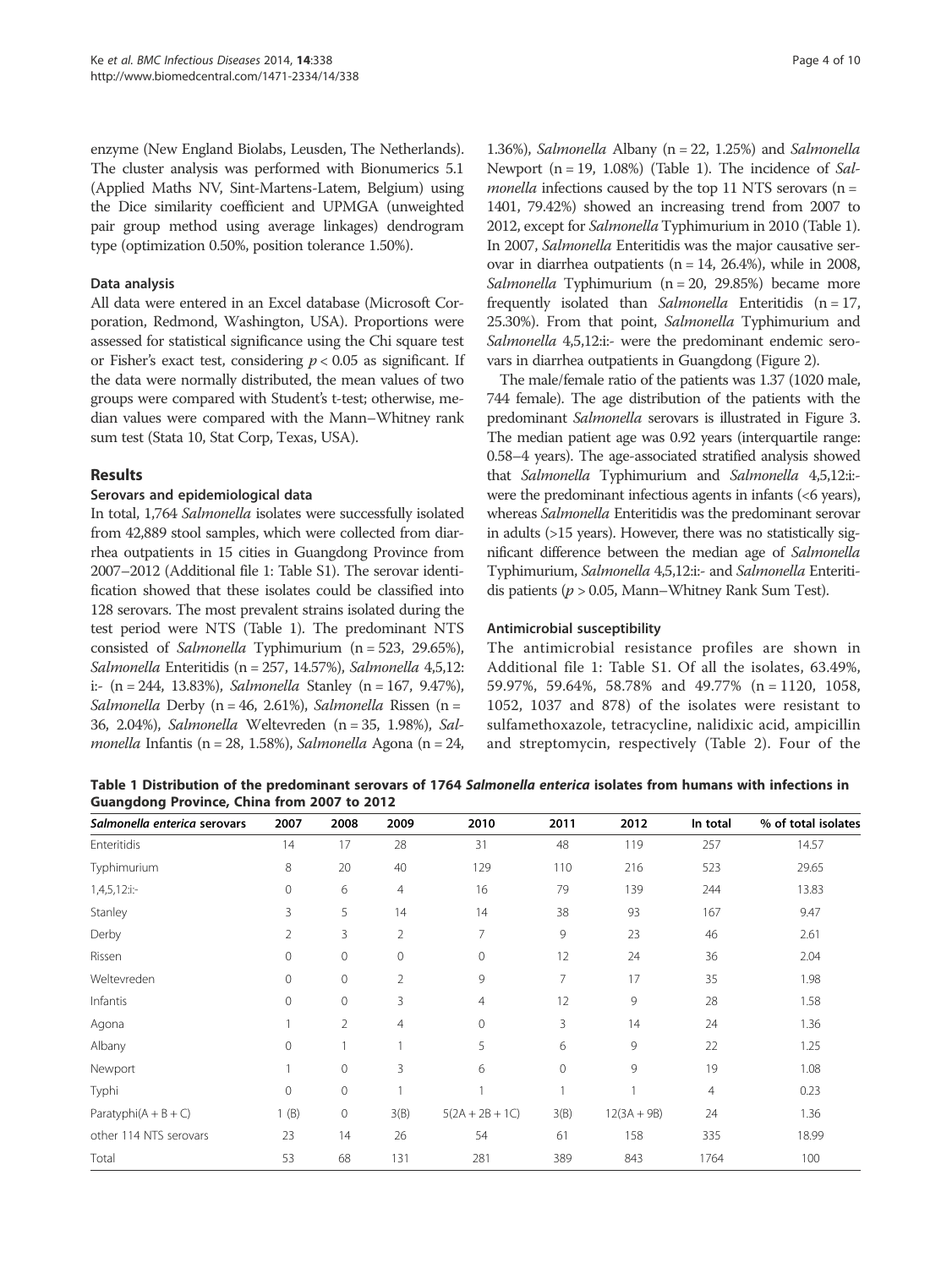

twelve antimicrobial agents, ceftazidime, cefotaxime, cefepime and ciprofloxacin, showed high susceptibility (>90%), while the trend for increased resistance was much greater for these four agents than for the other eight drugs (20-30%) (Figure 4A, red axis). Within typhoid Salmonella, four of twenty-eight isolates were MDR strains, while only ESS12371 and ESS12984 were resistant to ciprofloxacin and cephalosporins (ceftazidime, cefotaxime and cefepime), respectively (Additional file 1: Table S1). In the NTS isolates, the proportion of Salmonella Typhimurium and Salmonella 4,5,12:i:- resistant to trimethoprim, tetracycline, gentamicin, chloramphenicol, cefotaxime and ciprofloxacin were significantly higher  $(p < 0.05)$  than Salmonella Enteritidis (Table 2). However, 8.05% of all isolates  $(n = 1764)$ , showed a reduced susceptibility to ciprofloxacin (Salmonella Typhimurium [n = 60], Salmonella 4,5,12:i:- [n =28], Salmonella Enteritidis [n = 11], *Salmonella* Stanley  $[n = 8]$  and other 21 serovars  $[n = 35]$ ) (Table 2), whereas 4.99% (88/1764) of them were resistant to ceftazidime, cefotaxime and cefepime at same time. Resistance to cefepime alone occurred in 9.58% of the isolates (169/1764, Salmonella Typhimurium [n = 69], Salmonella 4,5,12:i:- [n = 29], Salmonella Enteritidis  $[n = 18]$ , *Salmonella* Stanley  $[n = 9]$  and other 24 serovars,  $[n = 44]$ ) (Table 2).

MDR occurred in 56.51% (997/1764) of all isolates. The reduced susceptibility was observed in all tested antimicrobial agents from 2007 to 2012 with few exceptions (Salmonella Enteritidis from 2008 to 2010 and Salmonella Stanley from 2007 to 2008) (Figure 4B). The proportion of MDR isolates increased yearly in Salmonella Typhimurium and Salmonella 4,5,12:i:- (>80%), while this proportion declined in Salmonella Enteritidis. The ACSSuT is the most prevalent MDR pattern (27.04%, 477/1764), particularly in Salmonella Typhimurium and Salmonella 4,5,12:i- (74.42%, 291/391). Two Salmonella Typhimurium and one Salmonella 4,5,12:i:- isolate(s) resistant to all twelve antimicrobial agents were obtained (marked red in Additional file 1: Table S1). Only 9.97% (176/1764) of isolates were fully susceptible to all tested agents (Table 2). The ratio of MDR between the sampling locations was comparable (46.5-71.4%) (Table 2). No obvious relationships between MDR or resistance to single antimicrobial agents and sampling area were observed within these isolates.

The age-associated stratified analysis showed severe MDR in Salmonella Typhimurium and Salmonella 4,5,12: i:- for all age groups, which was even worse in infants. Reduced susceptibility occurred in infants for the tested thirdgeneration cephalosporin and quinolone (Figure 4C).

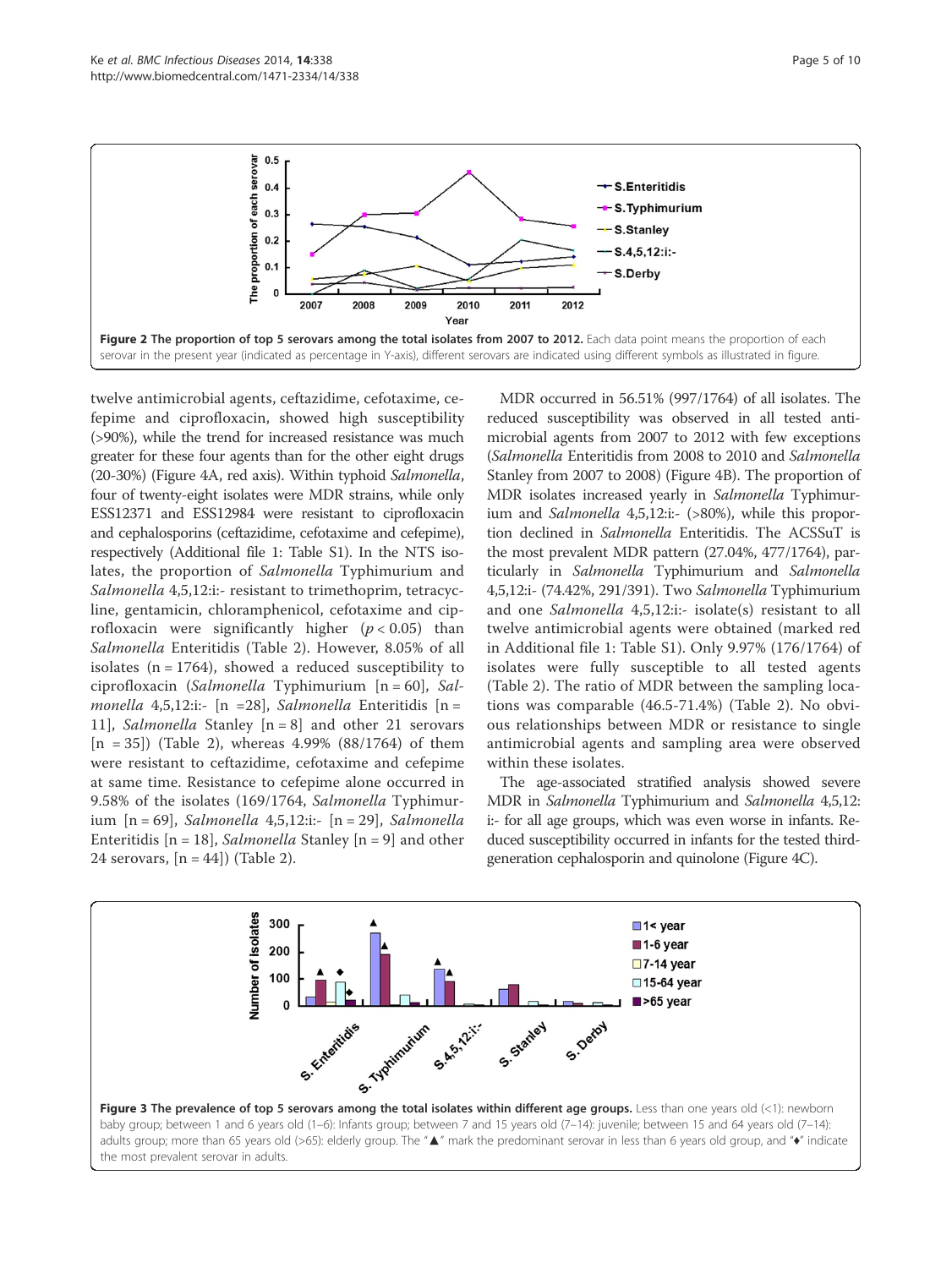|                                      |                    | No. of isolates resistant to indicated agent at the indicated breakpoint (% resistance) <sup>a</sup> |                    |                          |                        |                                        |                             |                                |                            |                            |                          |                            |                        |            |  |
|--------------------------------------|--------------------|------------------------------------------------------------------------------------------------------|--------------------|--------------------------|------------------------|----------------------------------------|-----------------------------|--------------------------------|----------------------------|----------------------------|--------------------------|----------------------------|------------------------|------------|--|
| S. enterica<br>serovar               | No. of<br>isolates | <b>AMP</b><br>Ampicillin                                                                             | CAZ<br>Ceftazidime | <b>CTX</b><br>Cefotaxime | <b>FEP</b><br>Cefepime | <b>NAL</b><br><b>Nalidixic</b><br>acid | <b>CIP</b><br>Ciprofloxacin | <b>SMX</b><br>Sulfamethoxazole | <b>TMP</b><br>Trimethoprim | <b>TCY</b><br>Tetracycline | <b>GEN</b><br>Gentamicin | <b>STR</b><br>Streptomycin | CHL<br>Chloramphenicol | <b>MDR</b> |  |
| Enteritidis                          | 257                | 143(55.64)                                                                                           | 11(4.28)           | 14(5.45)                 | 18(7.01)               | 212(82.49)                             | 11(4.28)                    | 141(54.86)                     | 23(89.49)                  | 76(29.57)                  | 23(8.95)                 | 110(42.81)                 | 10(3.89)               | 116(45.14) |  |
| Typhimurium                          | 523                | 453(86.62)                                                                                           | 43(82.21)          | 68(13.01)                | 69(13.19)              | 437(83.56)                             | 60(11.47)                   | 455(86.99)                     | 337(64.44)                 | 457(87.38)                 | 340(65.01)               | 391(74.76)                 | 381(72.85)             | 454(86.80) |  |
| $1,4,5,12$ :i:-                      | 244                | 220(90.16)                                                                                           | 18(7.37)           | 30(12.29)                | 29(11.88)              | 182(74.59)                             | 28(11.47)                   | 220(90.16)                     | 128(52.46)                 | 228(93.44)                 | 141(57.78)               | 164(67.21)                 | 164(67.21)             | 218(89.34) |  |
| Stanley                              | 167                | 14(8.38)                                                                                             | 10(5.99)           | 11(6.58)                 | 9(5.39)                | 19(11.37)                              | 8(4.79)                     | 35(20.96)                      | 14(8.38)                   | 20(11.98)                  | 13(7.78)                 | 25(14.97)                  | 13(7.78)               | 18(10.78)  |  |
| Derby                                | 46                 | 15(26.08)                                                                                            | 2(4.35)            | 3(6.52)                  | 3(6.52)                | 17(36.96)                              | 4(8.69)                     | 35(76.08)                      | 14(30.44)                  | 22(47.83)                  | 14(30.44)                | 19(41.30)                  | 16(34.78)              | 15(32.61)  |  |
| Rissen                               | 36                 | 26(72.22)                                                                                            | 3(8.33)            | 5(13.89)                 | 6(16.67)               | 5(13.89)                               | 1(2.78)                     | 23(63.89)                      | 30(83.33)                  | 31(86.11)                  | 7(19.44)                 | 16(44.44)                  | 5(13.89)               | 15(41.67)  |  |
| Weltevreden                          | 35                 | 3(8.57)                                                                                              | 2(5.71)            | 2(5.71)                  | 2(5.71)                | 4(11.43)                               | 1(2.86)                     | 8(22.86)                       | 4(11.43)                   | 6(17.14)                   | 3(8.57)                  | 6(17.14)                   | 2(5.71)                | 3(8.57)    |  |
| Infantis                             | 28                 | 23(82.14)                                                                                            | $\mathbf{0}$       | 3(10.71)                 | 2(7.14)                | 23(82.14)                              | $\circ$                     | 23(82.14)                      | 19(67.86)                  | 19(67.86)                  | 4(14.28)                 | 4(14.28)                   | 21(75)                 | 21(75)     |  |
| Agona                                | 24                 | 4(16.67)                                                                                             | $\mathbf{0}$       | 1(4.17)                  | 3(12.5)                | 4(16.67)                               | 3(12.5)                     | 7(29.17)                       | 3(12.5)                    | 8(33.33)                   | 4(16.67)                 | 5(20.83)                   | 5(20.83)               | 6(25)      |  |
| Albany                               | 22                 | 21(95.45)                                                                                            | 3(13.63)           | 4(18.18)                 | 4(18.18)               | 20(90.9)                               | 1(4.54)                     | 22(100)                        | 20(90.9)                   | 21(95.45)                  | 4(18.18)                 | 7(31.81)                   | 21(95.45)              | 20(90.9)   |  |
| Newport                              | 19                 | 3(15.79)                                                                                             | 2(10.53)           | 1(5.26)                  | $\circ$                | 4(21.05)                               | 1(5.26)                     | 5(26.31)                       | 3(15.79)                   | 6(31.57)                   | 2(10.53)                 | 5(26.31)                   | 3(15.79)               | 4(21.05)   |  |
| Typhi                                | $\overline{4}$     | 1(25)                                                                                                | $\mathbf 0$        | 1(25)                    | $\circ$                | 1(25)                                  | $\mathbf{0}$                | 1(25)                          | 1(25)                      | 1(25)                      | 1(25)                    | 1(25)                      | 1(25)                  | 1(25)      |  |
| Paratyphi<br>$(A + B + C)$           | 24                 | 5(20.83)                                                                                             | 2(8.33)            | 1(4.16)                  | 1(4.16)                | 5(20.83)                               | 1(4.16)                     | 4(16.66)                       | $\mathbf{0}$               | 2(8.33)                    | 1(4.16)                  | 4(16.66)                   | $\mathbf 0$            | 3(12.5)    |  |
| Other<br><b>114 NTS</b><br>serovars  | 335                | 106(31.64)                                                                                           | 28(8.35)           | 32(9.55)                 | 23(6.86)               | 119(35.52)                             | 23(6.86)                    | 141(42.09)                     | 106(31.06)                 | 161(31.64)                 | 54(16.11)                | 121(36.11)                 | 72(21.49)              | 103(30.74) |  |
| Total<br>(% resistance) <sup>b</sup> |                    | 1037(58.78)                                                                                          | 124(7.03)          | 176(9.98)                | 169(9.58)              | 1052(59.64)                            | 142(8.05)                   | 1120(63.49)                    | 702(39.79)                 | 1058(59.97)                | 611(34.64)               | 878(49.77)                 | 714(40.48)             | 997(56.52) |  |

Table 2 Antimicrobial susceptibility among 1764 Salmonella enterica isolates from humans with infections in Guangdong province, China, during 2007 and 2012, and MDR in each of the top 11 serovars

<sup>a</sup>The percentage means the proportion of MDR isolates within each serotype.<br><sup>b</sup>The percentage means the proportion of MDR isolates in total 1764 isolates.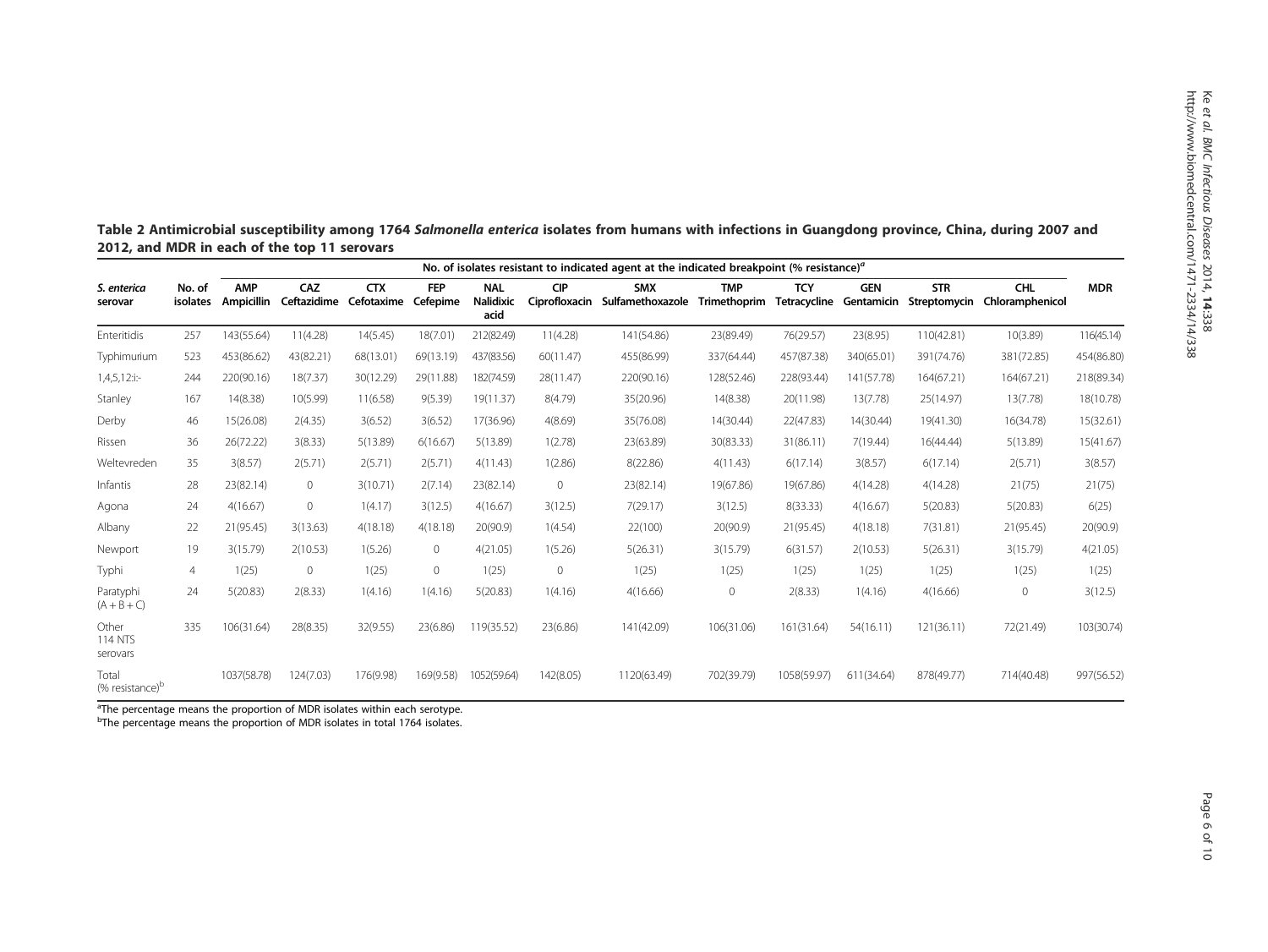



#### Pulsed field gel electrophoresis

Among the 1179 isolates of Salmonella analyzed by PFGE, 513 different PFGE profiles were observed (Table 3). Each serovar corresponded to a single clade, while a few isolates could be clustered into other serovar clades (data not show). For the Salmonella Typhimurium and Salmonella 4,5,12:i:- complex clades, 286 PFGE profiles were observed. The PFGE profile, JPXX01.GD0004, was most prevalent, occurring in 21.37% (150/694) of isolates. For Salmonella Enteritidis, profiles JEGX01.GD0006 (n = 50, 21.55%) and JEGX01.GD0007 (n = 50, 21.55%) were the most common patterns. For Salmonella Stanley, the JNGX01.GD0006 and JNGX01.GD0007 profiles were most common patterns, while no predominant PFGE patterns were observed either in Salmonella Derby (24 PFGE profiles) or other serovars (53 PFGE profiles). The association analysis among the predominant PFGE patterns, MDR, age and geographic location showed that ACSSuT was the predominant MDR pattern in the Salmonella Typhimurium & S. 4,5,12:i:-complex clade, while ASSuT-Nal (nalidixic acid)and ASSu-Nal were the predominant MDR profiles in Salmonella Enteritidis. No dominant MDR patterns were observed in Salmonella Stanley, Salmonella Derby or other serovars (Table 3). The predominant PFGE patterns of the Salmonella Typhimurium & S. 4,5,12:i:-complex clade and Salmonella Stanley mainly prevalent in infants (<6 years). However, no obvious relationship was observed between the PFGE profiles and geographic location (Table 3).

#### **Discussion**

The current study indicated the serovar profiles of Salmonella enterica in diarrheal outpatients, and confirmed widespread MDR and reduced ciprofloxacin and thirdgeneration cephalosporin susceptibility among NTS isolates from Guangdong province. Although typhoid Salmonella occurred in a few cases, most of them showed no resistance to ciprofloxacin or third-generation cephalosporins. These results were in agreement with the general knowledge of the epidemiology of salmonellosis [6].

The serovar profile data showed that Salmonella Typhimurium became the dominant serovar in 2008. Salmonella 4,5,12:i:- is a monophasic variant of Salmonella Typhimurium, which is very similar at the molecular level [24,25]. Therefore, the complex group of Salmonella Typhimurium & 4,5,12:i:- ranked first in endemic serovars of Salmonella in Guangdong. These data differ from those in Europe and Latin America where Salmonella Enteritidis is the most common serovar, followed by Salmonella Typhimurium [26,27]. In contrast, the Guangdong data agree with those in Africa and North America where Salmonella Typhimurium seems to be more common than Salmonella Enteritidis [28]. However, we still do not know the exact reasons for this shifting from Salmonella Enteritidis to Salmonella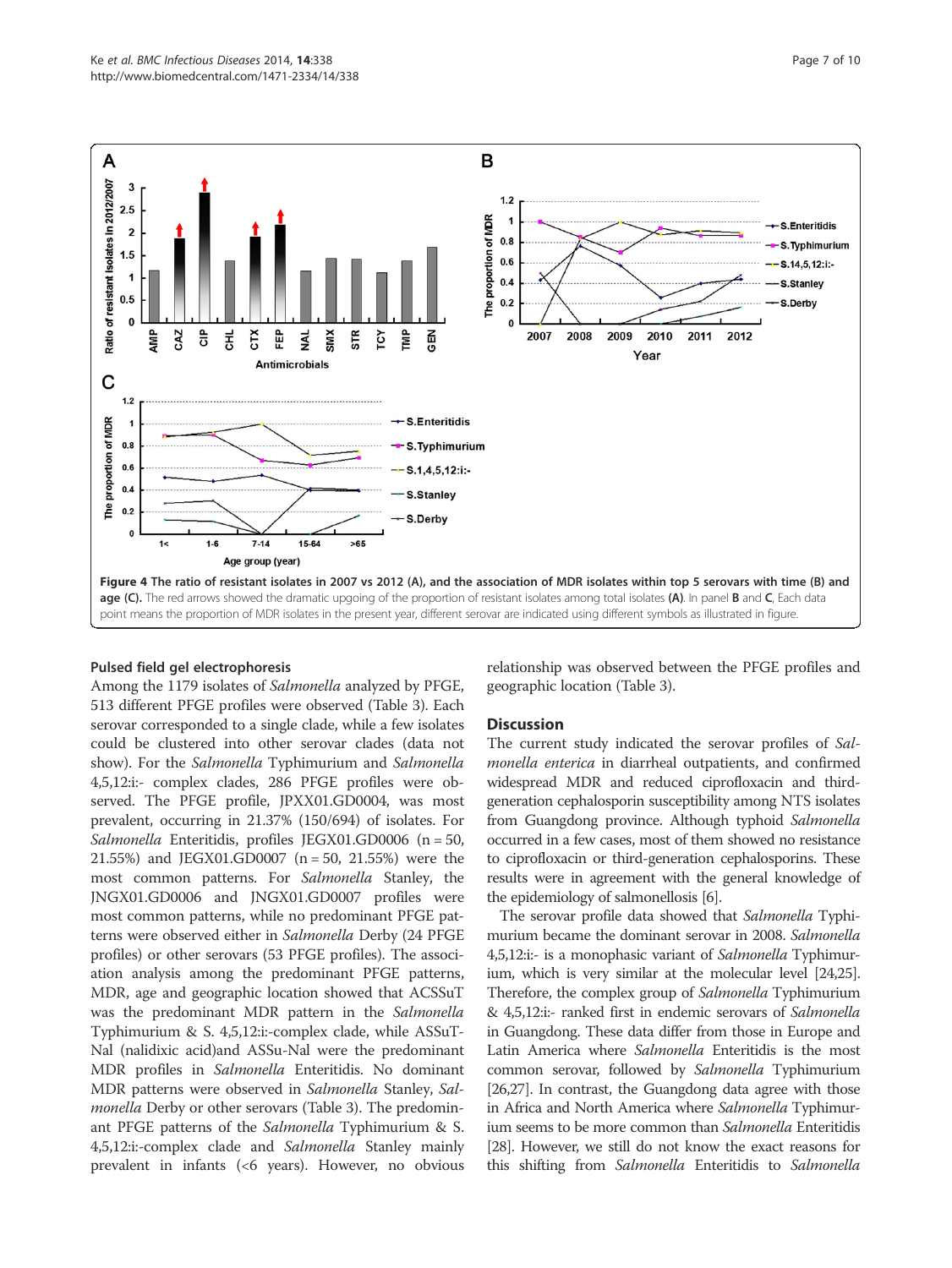|                                              | S. Typhimurium & S. 4,5,12:i:- | S. Enteritidis      | S. Stanley          | S. Derby     | Others serovars |
|----------------------------------------------|--------------------------------|---------------------|---------------------|--------------|-----------------|
| Number of PFGE pattern (n)                   | $286(n = 702)^a$               | $78(n = 232)$       | $72(n = 150)$       | $24(n = 28)$ | $53(n = 77)$    |
| Predominant PFGE pattern (n, %) <sup>b</sup> | JPXX01.GD0004                  | JEGX01.GD0006       | JNGX01.GD0006       | None         | None            |
|                                              | $(n = 150, 21.37%)$            | $(n = 50, 21.55%)$  | $(n = 23, 15.33\%)$ |              |                 |
|                                              |                                | JEGX01.GD0007       | JNGX01.GD0007       |              |                 |
|                                              |                                | $(n = 50, 21.55%)$  | $(n = 29, 19.33\%)$ |              |                 |
| Age $\leq$ 6 years                           | 141                            | 51                  | 44                  |              |                 |
| >6 years                                     | 9                              | 49                  | 8                   |              |                 |
| Location                                     | Dongguan                       | Dongguan            | Dongguan            |              |                 |
|                                              | Foshan                         | Foshan              | Foshan              |              |                 |
|                                              | Guangzhou                      | Guangzhou           | Guangzhou           |              |                 |
|                                              | Jiangmen                       | Heyuan              | Jieyang             |              |                 |
|                                              | Jieyang                        | Huizhou             | Maoming             |              |                 |
|                                              | Maoming                        | Jiangmen            | Zhanjiang           |              |                 |
|                                              | Shantou                        | Jieyang             | Zhaoging            |              |                 |
|                                              | Yangjiang                      | Maoming             | Zhongshan           |              |                 |
|                                              | Zhaoging                       | Shaoquan            | Zhuhai              |              |                 |
|                                              | Zhongshan                      | Yangjiang           |                     |              |                 |
|                                              | Zhuhai                         | Zhongshan           |                     |              |                 |
|                                              |                                | Zhuhai              |                     |              |                 |
| MDR pattern (n, %) <sup>c</sup>              | ACSSuT (99, 66.00%)            | JEGX01.GD0006       | JNGX01.GD0006       |              |                 |
|                                              |                                | None                | None                |              |                 |
|                                              |                                | JEGX01.GD0007       | JNGX01.GD0007       |              |                 |
|                                              |                                | ASSuT-Nal (30, 30%) | None                |              |                 |
|                                              |                                | ASSu-Nal (17, 17%)  |                     |              |                 |

# Table 3 The association analysis among predominant PFGE patterns in each serovar, MDR, age and geography location

<sup>a</sup>n = number of isolates which PFGE data available.

 $^{\text{b}}$ n = number of isolates in the predominant PFGE pattern, % = percentage in isolates with PFGE data.

<sup>c</sup>n = number of MDR isolates in the predominant PFGE pattern, % = percentage in predominant PFGE pattern isolates.

Typhimurium and Salmonella 4,5,12:i:-. As we know, Salmonella Typhimurium can be found in a wide range of animal species and is most commonly observed in pigs, while the most common reservoirs of Salmonella Enteritidis are eggs and chickens [29]. Therefore, it seems likely that the wider reservoir pattern for Salmonella Typhimurium and Salmonella 4,5,12:i:- provides them with more opportunities to come in contact with people and other reservoirs, resulting in the fast expansion of these two serovars. Another possible explanation for the increased detection of Salmonella Typhimurium and Salmonella 4,5,12:i:- in Guangdong is the updated training program for sampling and culture in 2009. After training, the total number of sampling and isolates increased significantly in 2009 (Table 1). Meanwhile, we found that both Salmonella Typhimurium and Salmonella 4,5,12:i:- affected infants, whereas Salmonella Enteritidis affected adults. The different eating habits of infants and adults or special host adaptations may explain the observed distribution pattern. Salmonella Stanley and Derby were also commonly found

in Guangdong as observed in other regions of the world [26,28]. Several other serovars that are common in many countries were also found in Guangdong, such as Salmonella Rissen, Salmonella Weltevreden, Salmonella Infantis, Salmonella Agona, Salmonella Albany and Salmonella Newport [26,28]. Likely, the frequent global travel, communication and trading that occur in Guangdong favor the transmission of these serovars, as similar trends have been verified in Asia [30], Africa and Europe [31].

The antimicrobial susceptibility analyses cover antimicrobial resistance patterns in 15 of 21 cities in Guangdong where the *Salmonella* situation had been poorly characterized. Indeed, previous data about Salmonellosis in Guangdong comprise few studies [15-18]. Comparing these studies illustrates the emergence of antimicrobial resistance except for the dramatic increase of resistance to ciprofloxacin and third-generation cephalosporins, which we have summarized in Guangdong province for the first time here. A similar increase in resistance to antibiotics was observed in fish and chicken in Guangdong [32]. The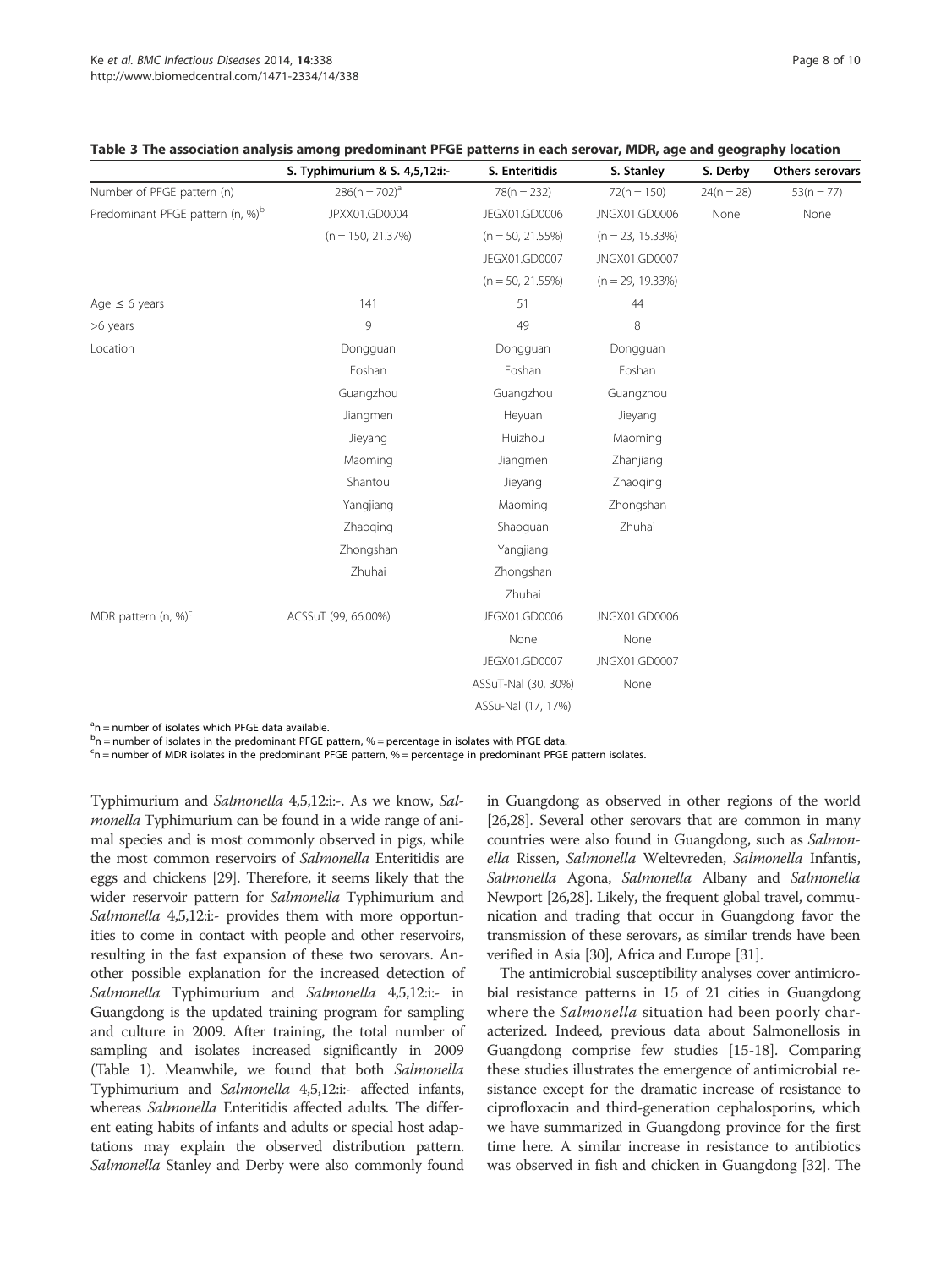observed antibiotic resistance trend in Guangdong is very similar to those described in the Guangxi [33] and Henan provinces [14] in China. The major difference is the higher ciprofloxacin resistance observed in Henan than Guangdong (54% vs 8.05%). Meanwhile we found resistance to both ciprofloxacin and cephalosporins in Salmonella Typhimurium, Salmonella 4,5,12:i:- and Salmonella Enteritidis. Ciprofloxacin is currently the recommended the first-line antibiotic by the World Health Organization for the treatment of salmonellosis [34]. Third-generation cephalosporins are considered alternative drugs for salmonellosis treatment [34]. Hence, the resistance to fluoroquinolones and third-generation cephalosporins will pose a great challenge for the effective treatment of salmonellosis. Particularly, the dramatic increase of resistance to ciprofloxacin and third-generation cephalosporins in infants is a warning signal for a prudent application of these antibiotics in clinical settings. This situation in Guangdong seems completely different from particular areas in Africa where Salmonella are highly susceptible to antibiotics [35]. Therefore, close surveillance of Salmonella and their microbial resistance patterns is essential to prevent the expansion of MDR clonal populations [36]. Furthermore, the reduced ciprofloxacin susceptibility was, in all cases, associated with nalidixic acid resistance. Therefore, the detection of nalidixic acid resistance remains a valuable test to screen for reduced ciprofloxacin susceptibility in Guangdong.

PFGE typing implicated a relatively high diversity in all serotypes, indicating that the human cases were most likely sporadic; this interpretation agrees with unrelated epidemiological background of all of the cases [37]. We found few dominant PFGE patterns in past and recent isolates of Salmonella Typhimurium, Salmonella 4,5,12:i:-, Salmonella Enteritidis and Salmonella Stanley. Thus, these common patterns seem to have been constant over time. Meanwhile, resistant patterns of each predominant PFGE pattern also differed from each other. Therefore, the different PFGE patterns perhaps came from different clonal lineage. Even so, the obtained PFGE profiles and representative strains are available for comparison with profiles obtained of Salmonella from other countries to track the asymptomatic carriers and identify the circulation of major clones worldwide. However, as we did not determine the genotype (such as MLST or MLVA) of the dominant serovars, such as in the Salmonella Typhimurium and Salmonella 4,5,12:i:- isolates, we do not know if these serovars belong to the same lineages that are found in other continents; therefore, it would be of crucial importance to determine the genotype to link the possible transmission pathway of each predominant serovar in future studies [38].

# Conclusion

In conclusion, Salmonella Typhimurium and Salmonella 4,5,12:i:- were the most common serovars isolated during

the observation period from 2007 to 2012 in Guangdong, mainly causing salmonellosis in infants, whereas Salmonella Enteritidis mainly caused salmonellosis in adults. In 2008, a serovar shift from Salmonella Enteritidis to Salmonella Typhimurium became apparent. A high burden of multidrug resistant strains and an increasing incidence of quinolone and third-generation cephalosporin resistance were observed. Close surveillance of Salmonella and their microbial resistance patterns, using combined molecular tools, such as PFGE, multilocus sequence typing (MLST) and multiple locus VNTR analysis (MLVA), is therefore dedicate to prevent outbreaks of disease, track the potential transmission pathways and rationalize the antimicrobial therapy of salmonellosis.

# Additional file

Additional file 1: Table S1. The isolates collected in this study, patient information, antimicrobial susceptibility test profiles and PFGE results. The isolates resistant to all tested antimicrobials are labeled with red.

#### Competing interests

The authors declare that they have no financial or non-financial competing interests.

#### Authors' contributions

BK, DH, XL and ZL contributed to acquisition of data. JS and BK conducted the analysis, interpretation of data and manuscript drafting. CK contributed to the conception and design of this study and the manuscript revision. All authors read and approved the final manuscript.

#### Acknowledgments

This project was supported by the China–U.S. Collaborative Program on Emerging and Re-Emerging Infectious Diseases and the Medical Scientific Research Foundation in Guangdong (1U2GGH000018-01), and Science and Technology Planning Project of Guangdong Province Program (2012B060400012). The authors also acknowledge support from the WHO Global Foodborne Infections Network.

#### Author details

<sup>1</sup>Institute of Microbiology, Guangdong Provincial Center for Disease Control and Prevention, 511430 Guangzhou, China. <sup>2</sup>Guangdong Provincial Institute of Public Health, Guangdong Provincial Center for Disease Control and Prevention, 511430 Guangzhou, China.

#### Received: 12 February 2014 Accepted: 9 June 2014 Published: 17 June 2014

#### References

- 1. Switt AI, Soyer Y, Warnick LD, Wiedmann M: Emergence, distribution, and molecular and phenotypic characteristics of Salmonella enterica serotype 4,5,12:i. Foodborne Pathog Dis 2009, 6(4):407–415.
- 2. Crump JA, Luby SP, Mintz ED: The global burden of typhoid fever. Bull World Health Organ 2004, 82(5):346–353.
- 3. Ochiai RL, Acosta CJ, Danovaro-Holliday MC, Baiqing D, Bhattacharya SK, Agtini MD, Bhutta ZA, Canh do G, Ali M, Shin S, Wain J, Page AL, Albert MJ, Farrar J, Abu-Elyazeed R, Pang T, Galindo CM, von Seidlein L, Clemens JD, Domi Typhoid Study Group: A study of typhoid fever in five Asian countries: disease burden and implications for controls. Bull World Health Organ 2008, 86(4):260–268.
- 4. Crump JA, Mintz ED: Global trends in typhoid and paratyphoid Fever. Clin Infect Dis 2010, 50(2):241–246.
- 5. Parry CM, Hien TT, Dougan G, White NJ, Farrar JJ: Typhoid fever. N Engl J Med 2002, 347(22):1770–1782.